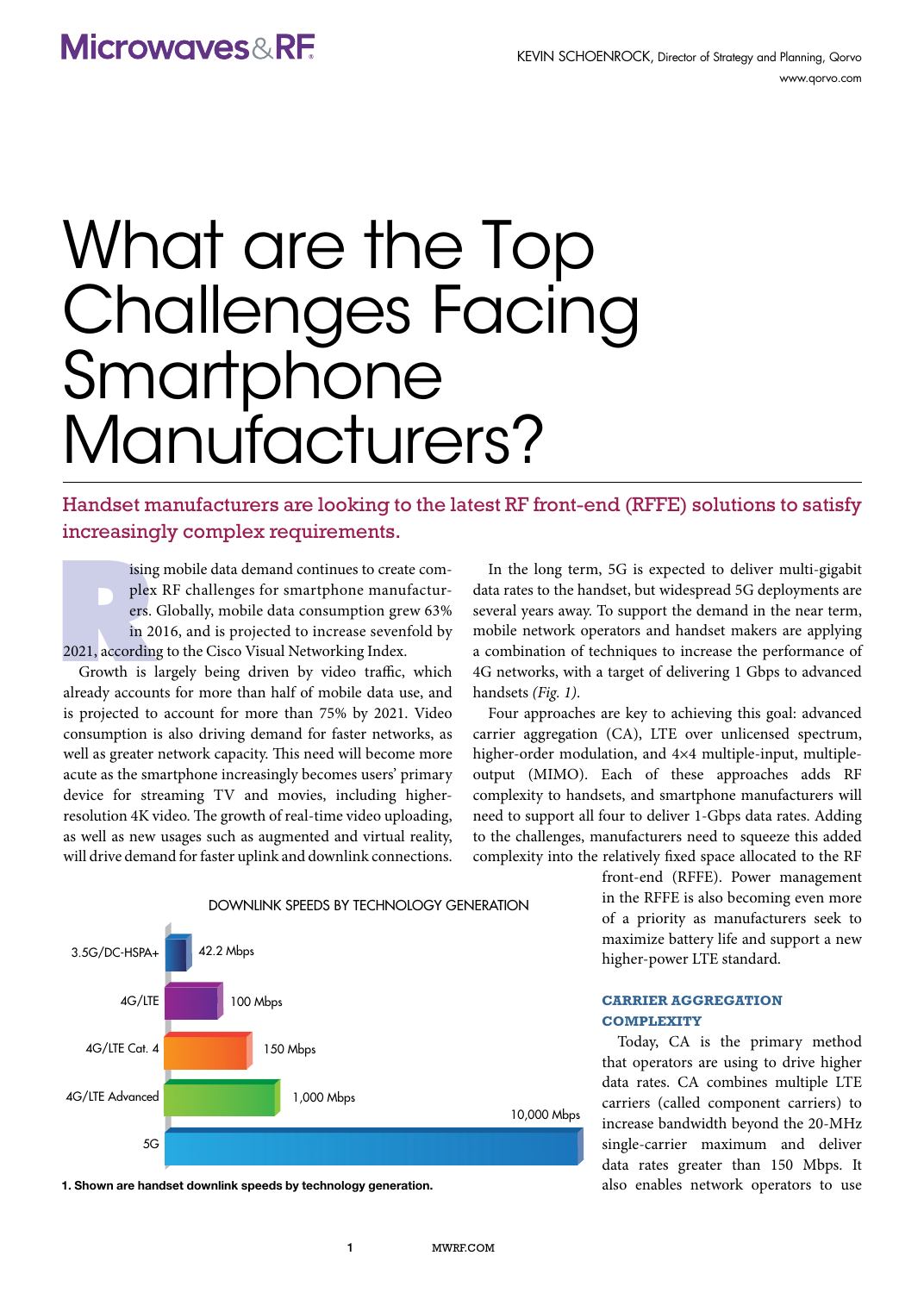

### CA BAND COMBINATIONS AND ADVANCED MODULATION DRIVE RF COMPLEXITY

2. This figure illustrates the growth in the number of CA band combinations.

their fragmented spectrum holdings more efficiently. Most operators initially implemented CA only in the downlink path, to support user demand for streaming video and other applications that primarily involve data downloads rather than uploads.

Many early implementations aggregated only two component carriers. Now, however, operators are combining three, four, or even five to further increase data rates. In general, three or more component carriers are required to provide more than 40-MHz bandwidth and deliver speeds greater than around 300 Mbps. Because of this trend, and because spectrum allocations differ in each country, there has been an extraordinary increase in the number of different band combinations that handsets must support. This drives incredible complexity in the RF pathways within the handset, particularly in premium smartphones designed for global use. *Figure 2* shows how the number and complexity of CA band combinations have increased over time.

consumption.

However, designing multiplexers presents difficulties that increase exponentially with the number of aggregated bands, due to the growing number of potential interactions between all the filters within the multiplexer. The filters must be carefully co-designed to maintain low insertion loss and high linearity, while achieving adequate rejection of harmonics.

Considering all the possible interactions, there are eight isolations required in a quadplexer (four filters, used for aggregating two FDD-LTE bands) and 18 in a hexaplexer (six filters for three bands). For mid-band and higher frequencies, high-Q bulk acoustic wave (BAW) filters are essential to provide the steep skirts required to avoid interference between closely spaced bands, combined with low insertion loss. *Figure 3* shows performance data for a Qorvo hexaplexer, illustrating the low insertion loss and rejection of adjacent bands.

For smartphone manufacturers, the choice of antenna

As the number of combined bands increases, so does the likelihood that some of the combined bands will share the same phone antenna. This situation creates new filtering challenges. To support simultaneous communication on multiple component carriers, the device's RFFE must support multiple open, parallel ENABLING ADVANCED CA WITH HIGHER ORDER MULTIPLEXERS



3. Higher-order multiplexers, such as this hexaplexer, are required for advanced CA.

transmit and receive paths between the transceiver and the antenna. At the same time, it must provide sufficient isolation between those paths to avoid problems (e.g., desensitizing the receiver).

Multiplexers provide a solution to this quandary. They combine all of the transmit and receive filters for multiple aggregated bands into a single component, allowing them to connect to the antenna at the same time while providing the required isolation between them. Without using a multiplexer, it may be impossible to meet system requirements for isolation between bands—and between the transmit and receive frequencies of FDD-LTE bands—together with low insertion loss and low current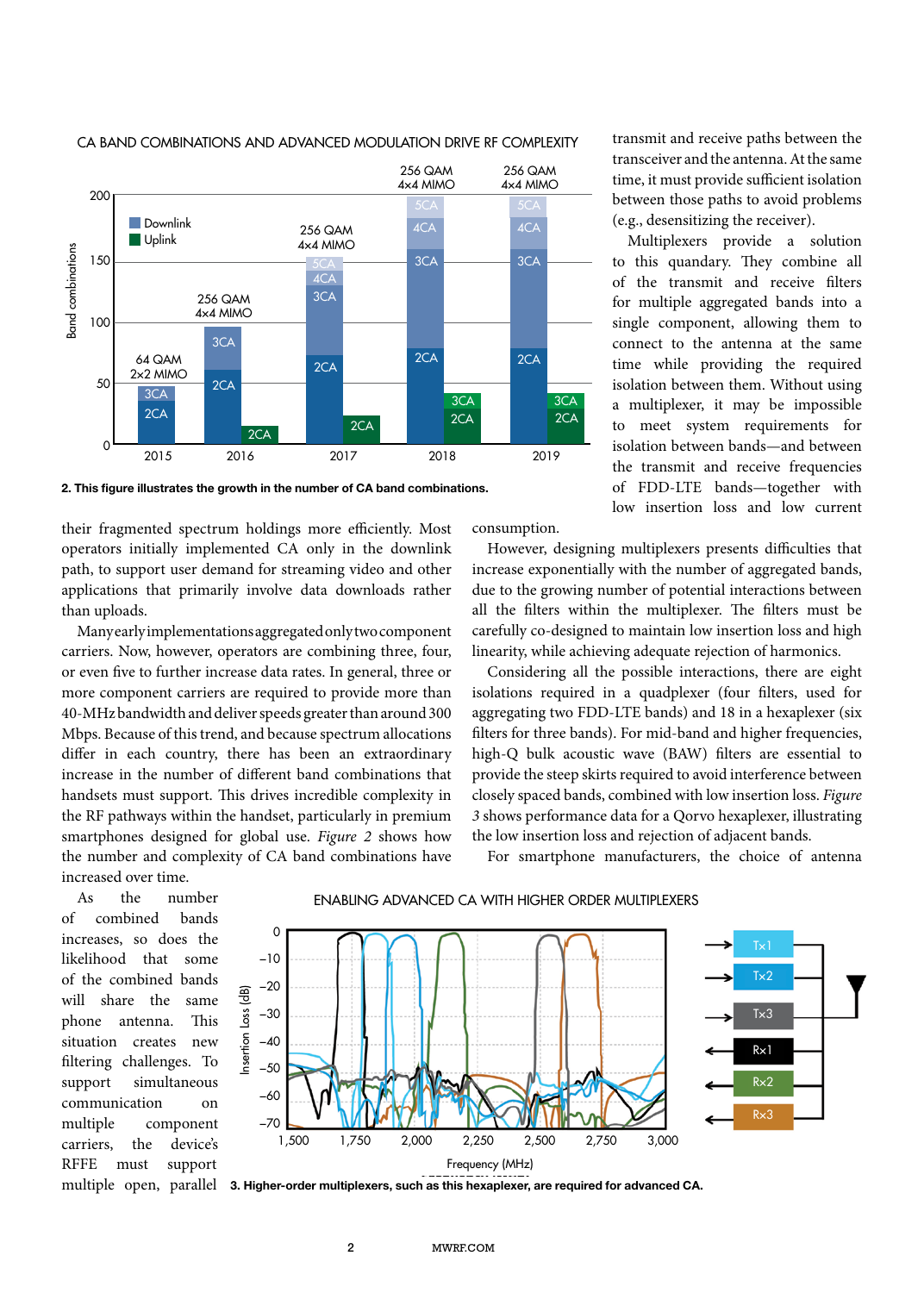architecture—including the number of frequency bands allocated to each antenna and the way the bands are partitioned among the antennas—will drive the decisions about the multiplexing required to support the desired CA combinations.

While early CA deployments focused on downlink, uplink CA is also being adopted as trends such as uploading real-time video gather strength. Though fewer band combinations have been defined, and are generally limited to two or three carriers, they present new and unique RF challenges. In China, intraband uplink CA (combining carriers within the same band) is being used to overcome the uplink bandwidth limitations of TDD-LTE. The higher peak-to-average power ratios (PAPRs) and wider bandwidth of these signals requires highly linear power amplifiers (PAs). Envelope tracking (ET) is needed to maximize PA efficiency at high power output. Filters must also be capable of handling the higher power output. With inter-band uplink CA (combining carriers in different bands), high linearity in front-end components, such as switches, are required to avoid problematic intermodulation frequencies that can be created by interactions between signals.

# **HIGHER FREQUENCIES AND Higher-Order Modulation**

Adding frequency bands, including higher-frequency LTE bands and unlicensed frequencies, is an important element of operators' plans to increase network capacity and performance. Key technologies include Licensed Assisted Access (LAA), which uses CA to combine unlicensed 5-GHz spectrum (shared with Wi-Fi) with licensed LTE bands. Use of these higher-frequency bands for LTE will require highly linear front-end components and new filtering and multiplexing solutions.

Higher-order modulation is also being employed to squeeze higher data rates out of existing networks. For example, the increase from 64 QAM to 256 QAM in the download link provides up to 33% greater throughput. However, the higher signal-to-noise ratio needed for 256 QAM also requires higher linearity and lower insertion losses in the RFFE.

#### **Increasing RF Front-End Integration**

To achieve gigabit performance, handsets will need to support four simultaneous downlink data streams. This transition from 2×2 to 4×4 MIMO means smartphones must accommodate entire additional RF chains as well as more antennas. This will drive increasing levels of integration in the RFFE.

Today's premium handsets already use highly integrated RFFEs. Qorvo's RF Fusion, for instance, employs advanced packaging techniques to integrate all primary PA, filtering, and switching functionality into compact modules respectively covering low-, mid-, and high-band frequencies. The RFFE architecture is evolving to still higher levels of integration, such as the consolidation of medium and high bands into a single



EVOLUTION OF THE RF FRONT END

4. This figure shows the transformation of the RFFE.